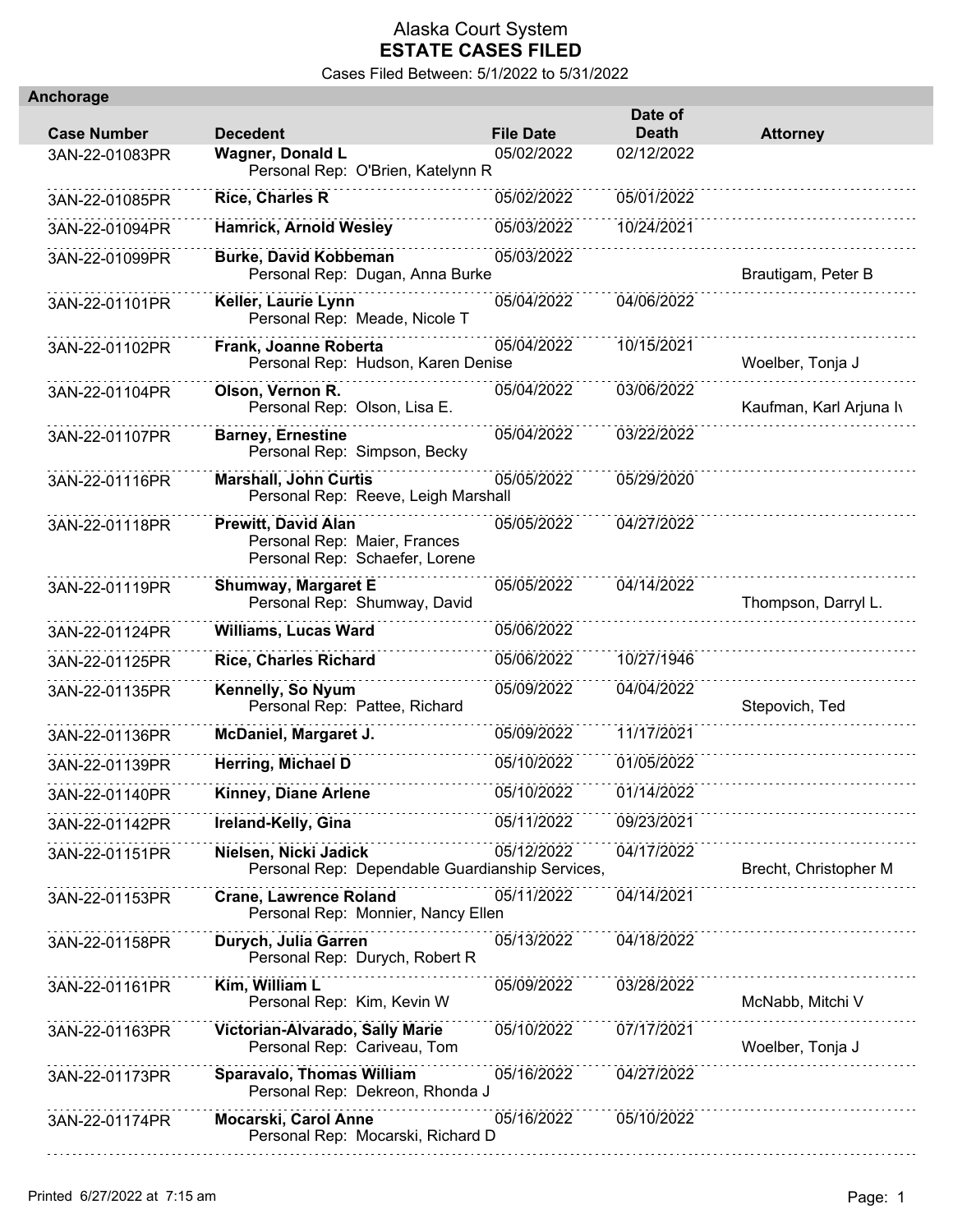| <b>Anchorage</b>   |                                                                                      |                  |                         |                                      |
|--------------------|--------------------------------------------------------------------------------------|------------------|-------------------------|--------------------------------------|
| <b>Case Number</b> | <b>Decedent</b>                                                                      | <b>File Date</b> | Date of<br><b>Death</b> | <b>Attorney</b>                      |
| 3AN-22-01176PR     | Silva, Jennifer Lynn<br>Personal Rep: Boring, Charles D.                             | 05/16/2022       |                         | Conway, Maribeth                     |
| 3AN-22-01177PR     | Lawer, David A.<br>Personal Rep: Lawer, Roxanna E.                                   | 05/16/2022       |                         | Delman, Jamie Michael                |
| 3AN-22-01178PR     | <b>Bender, Richard Dean</b><br>Personal Rep: Bender, Linda                           | 05/16/2022       |                         | McKenna, Lea M                       |
| 3AN-22-01185PR     | <b>Baptiste, Cyril John</b><br>Personal Rep: Baptiste, John                          | 05/17/2022       |                         | Anderson, Leonard R                  |
| 3AN-22-01186PR     | Galvin, James Edward<br>Personal Rep: Galvin, James Errett                           | 05/17/2022       | 03/21/2022              |                                      |
| 3AN-22-01188PR     | Pargeter, Barbara L                                                                  | 05/17/2022       | 04/04/2022              |                                      |
| 3AN-22-01205PR     | Williamson, Gail<br>Personal Rep: Carter, Lawren                                     | 05/05/2022       | 02/14/2022              | Riekkola, Chelsea Ray                |
| 3AN-22-01206PR     | Van Buren, Lee Baker<br>Personal Rep: Van Buren, Brian                               | 05/05/2022       | 09/11/2021              | Riekkola, Chelsea Ray                |
| 3AN-22-01208PR     | Perry, Ronald Steven Michael<br>Personal Rep: Gasparro, Agnes R                      | 05/09/2022       | 01/18/2022              | Burton, Danny W                      |
| 3AN-22-01209PR     | Sayles, Kerry Leigh<br>Personal Rep: Sayles, Nora                                    | 05/09/2022       | 05/14/2021              | Baranow, David W                     |
| 3AN-22-01210PR     | Belmudes, Bobbie Jean<br>Personal Rep: McNeil, Bobbi J                               | 05/11/2022       | 02/20/2022              | Patteson, Curtis W                   |
| 3AN-22-01211PR     | Johnson, Richard Lee                                                                 | 05/12/2022       | 03/24/2022              |                                      |
| 3AN-22-01217PR     | <b>Elrod, Dennis B</b>                                                               | 05/19/2022       | 09/24/2021              |                                      |
| 3AN-22-01219PR     | Fritz, Erma L<br>Personal Rep: Fritz, Michael                                        | 05/19/2022       | 02/17/2022              |                                      |
| 3AN-22-01223PR     | Orchitt, John Richard<br>Personal Rep: Orchitt, Bruce<br>Personal Rep: Orchitt, Mina | 05/18/2022       | 02/16/2022              | Woelber, Tonja J<br>Woelber, Tonja J |
| 3AN-22-01236PR     | Taylor, Willie J                                                                     | 05/04/2022       | 08/05/2021              |                                      |
| 3AN-22-01252PR     | Goodrich, Cordelia Jewell                                                            | 05/24/2022       |                         |                                      |
| 3AN-22-01253PR     | <b>Haley, Evelyn Hyer</b>                                                            | 05/24/2022       | 04/13/2022              |                                      |
| 3AN-22-01259PR     | Riske, Carol J.                                                                      | 05/25/2022       | 09/28/2021              |                                      |
| 3AN-22-01274PR     | Cedano-Sanchez, Narciso<br>Personal Rep: Cedano, Graciela                            | 05/26/2022       | 05/04/2022              |                                      |
| 3AN-22-01275PR     | Probst, John Joseph<br>Personal Rep: Lagman, Marlon                                  | 05/26/2022       | 04/25/2022              |                                      |
| 3AN-22-01295PR     | Steck, Kenneth R.                                                                    | 05/31/2022       | 03/12/1986              |                                      |
| 3AN-22-01296PR     | Keaweamahi, Alice Louise Naleilehi                                                   | 05/17/2022       | 08/24/2021              |                                      |
| 3AN-22-01301PR     | Hosley, Lonnell C.                                                                   | 05/31/2022       | 04/30/2022              |                                      |
| 3AN-22-01353PR     | Gillingham, Robert P                                                                 | 05/23/2022       | 04/28/2022              |                                      |
| 3AN-22-01373PR     | James, Jamie Norman                                                                  | 05/26/2022       | 02/08/2022              |                                      |
| 3AN-22-01380PR     | Sledge, Larry Jack                                                                   | 05/31/2022       | 11/02/2021              |                                      |
|                    |                                                                                      |                  |                         |                                      |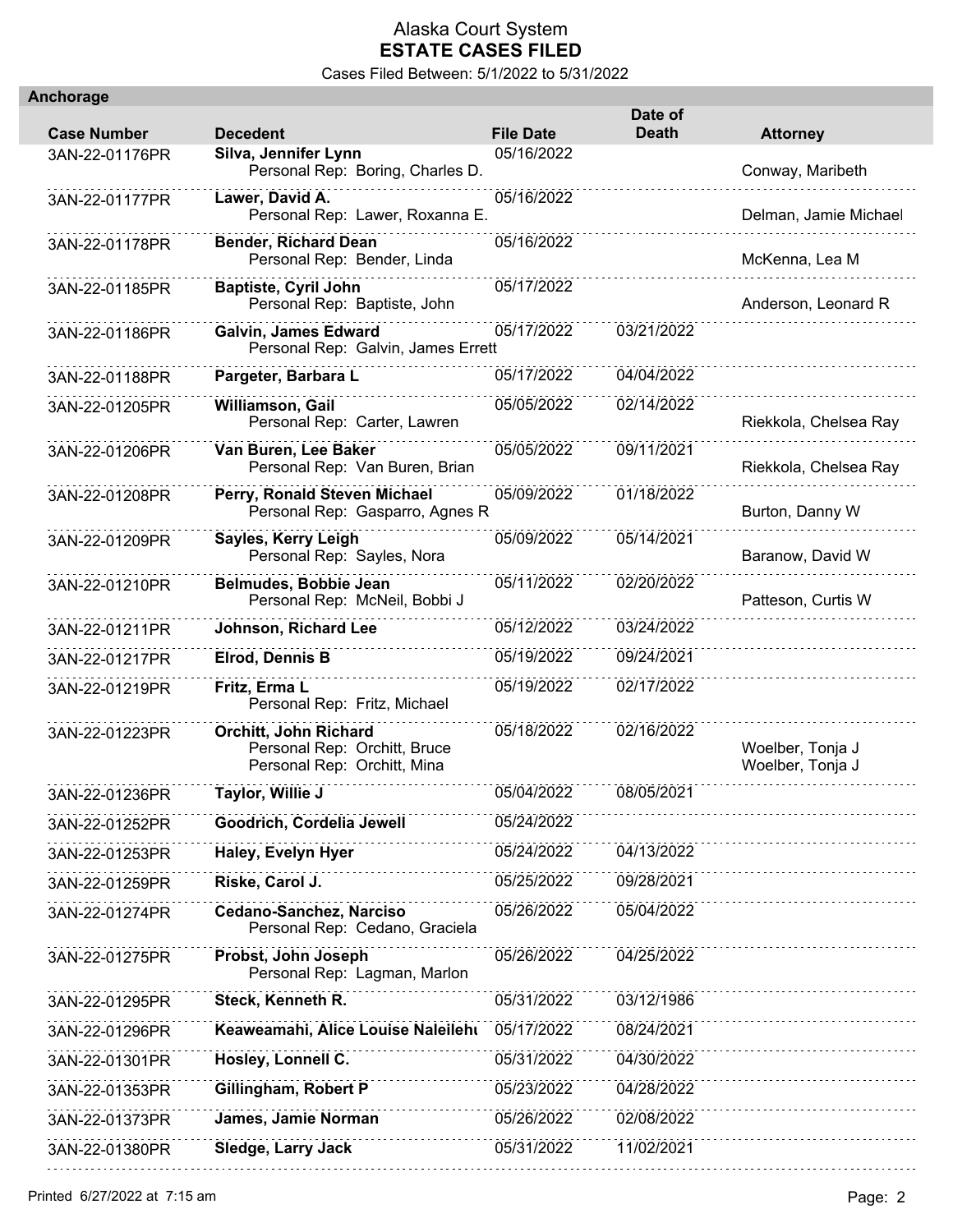Cases Filed Between: 5/1/2022 to 5/31/2022

| Anchorage          |                    |                  |              |                 |
|--------------------|--------------------|------------------|--------------|-----------------|
|                    |                    |                  | Date of      |                 |
| <b>Case Number</b> | <b>Decedent</b>    | <b>File Date</b> | <b>Death</b> | <b>Attorney</b> |
| 3AN-22-01413PR     | Grim, James Walter | 05/20/2022       | 11/21/2021   |                 |
|                    |                    |                  |              |                 |

*End of Report for Anchorage*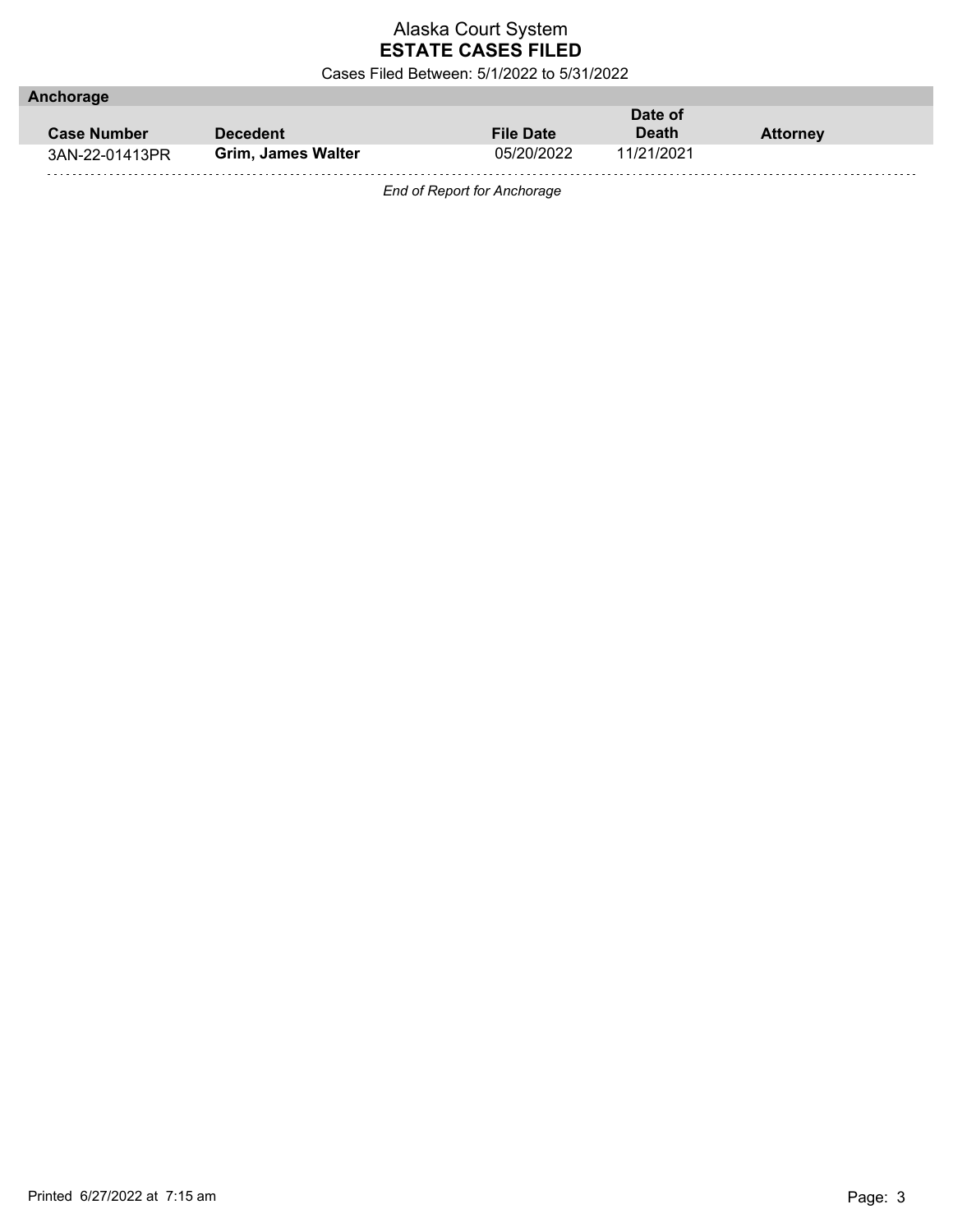Cases Filed Between: 5/1/2022 to 5/31/2022

| <b>Bethel</b>      |                   |                  |              |                 |
|--------------------|-------------------|------------------|--------------|-----------------|
|                    |                   |                  | Date of      |                 |
| <b>Case Number</b> | <b>Decedent</b>   | <b>File Date</b> | <b>Death</b> | <b>Attorney</b> |
| 4BE-22-00083PR     | Peter, Ronnie Ray | 05/02/2022       | 02/04/2022   |                 |
| 4BE-22-00088PR     | Paul, John Nick   | 05/04/2022       | 02/14/2020   |                 |
| .                  |                   |                  |              |                 |

*End of Report for Bethel*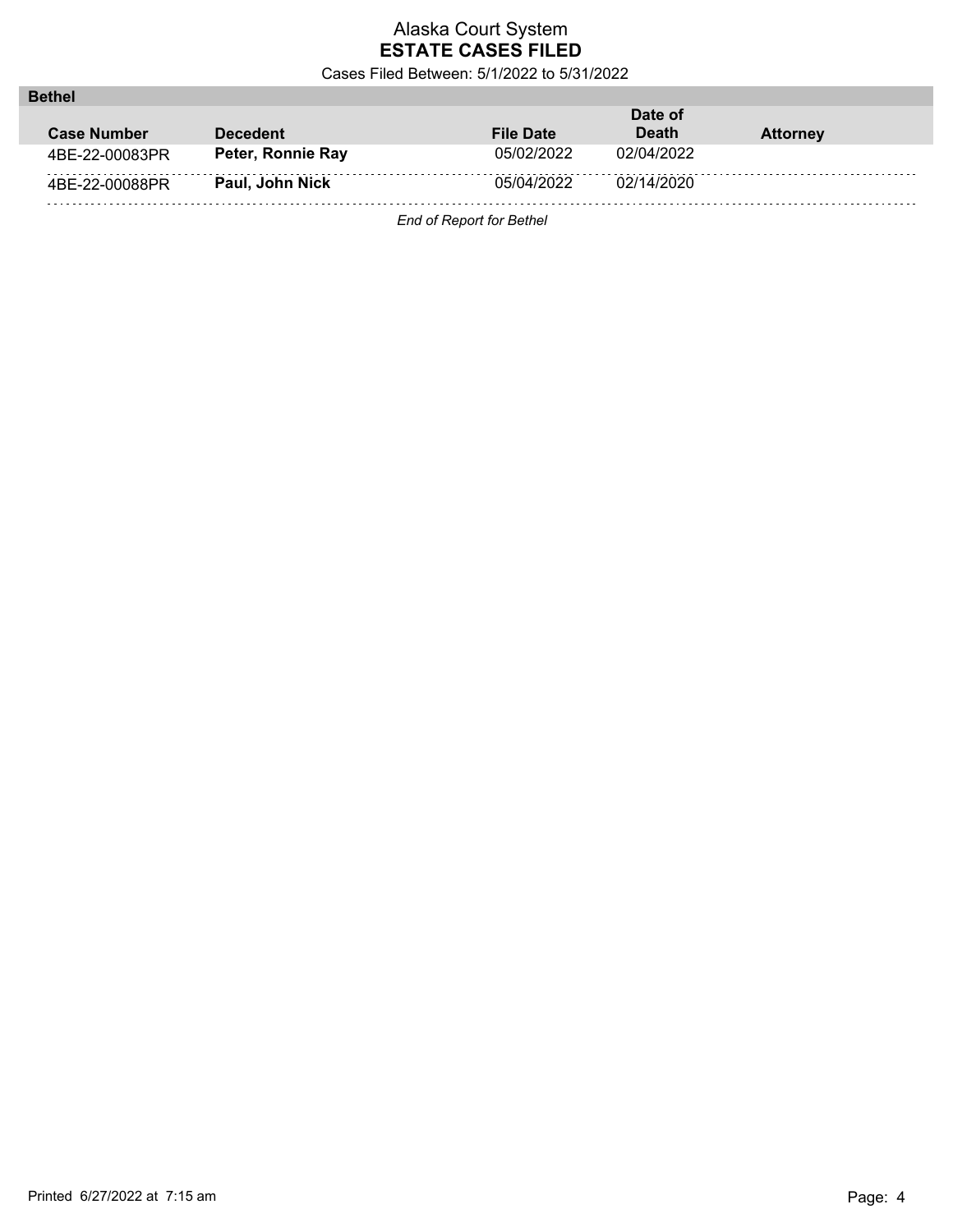Cases Filed Between: 5/1/2022 to 5/31/2022

| Date of                                             |
|-----------------------------------------------------|
| <b>Death</b><br><b>File Date</b><br><b>Attorney</b> |
| 05/18/2022<br>12/16/2019                            |
| 05/18/2022<br>06/18/2019                            |
|                                                     |

*End of Report for Dillingham*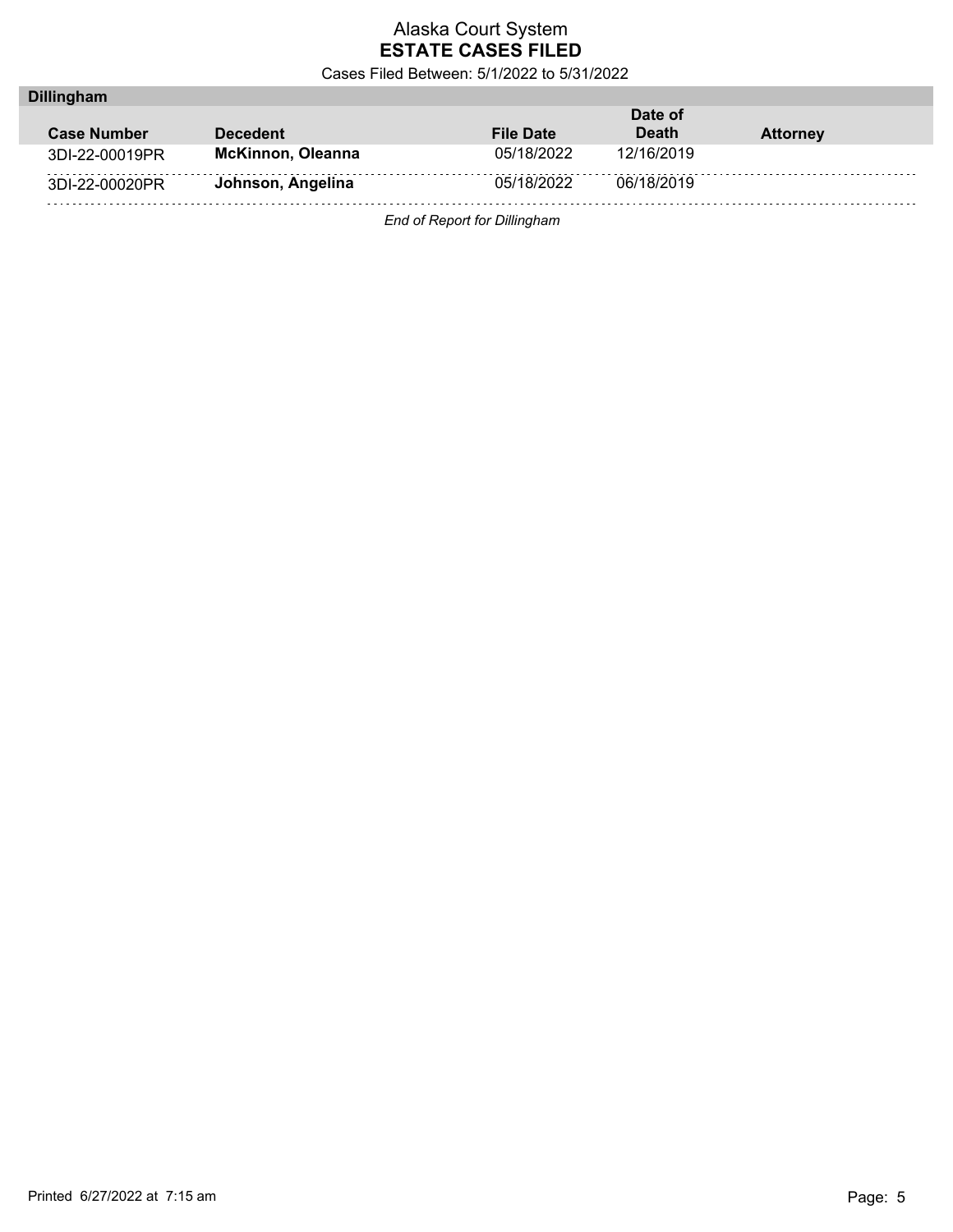Cases Filed Between: 5/1/2022 to 5/31/2022

| airbanks           |                                                                       |                  |                         |                      |
|--------------------|-----------------------------------------------------------------------|------------------|-------------------------|----------------------|
| <b>Case Number</b> | <b>Decedent</b>                                                       | <b>File Date</b> | Date of<br><b>Death</b> | <b>Attorney</b>      |
| 4FA-22-00222PR     | <b>Speed, Veldon Bert</b>                                             | 05/05/2022       | 03/13/2022              |                      |
| 4FA-22-00226PR     | <b>Baxter, Bruce Ronald</b><br>Personal Rep: Baxter, Brenda Ruth      | 05/02/2022       | 12/29/2020              | Lawrence, H Van Z    |
| 4FA-22-00227PR     | Coughenour, Ellen Jane<br>Personal Rep: Milleson, Nancy A             | 05/04/2022       | 04/06/2022              | Averett, Derek R.    |
| 4FA-22-00228PR     | Iverson, Susan Jean<br>Personal Rep: Stipe, David                     | 05/05/2022       | 01/18/2022              | Therrien, Valerie M  |
| 4FA-22-00229PR     | Kaiser, William Edward<br>Personal Rep: Golat, Karen                  | 05/05/2022       | 10/20/2021              | Burglin, David V     |
| 4FA-22-00232PR     | Herning, Guy W<br>Personal Rep: Herning, Halyna                       | 05/09/2022       | 01/03/2022              |                      |
| 4FA-22-00236PR     | <b>McFarland, James Arl</b><br>Personal Rep: McFarland, Melba Annette | 05/10/2022       | 12/10/2021              | Crawford, S Jason    |
| 4FA-22-00237PR     | <b>Powell, William Earl</b><br>Personal Rep: Powell, Shannon          | 05/05/2022       | 03/02/2022              | Fulk, Jay Michael    |
| 4FA-22-00238PR     | Bowman, Sunnie Joy<br>Personal Rep: Bowman, Lawrence N                | 05/12/2022       | 03/18/2022              |                      |
| 4FA-22-00242PR     | <b>McGrath, Larry Neal</b>                                            | 05/16/2022       |                         |                      |
| 4FA-22-00248PR     | Alsip, Cheryl Ann                                                     | 05/18/2022       | 09/18/2020              |                      |
| 4FA-22-00252PR     | <b>Mogg, Thomas David</b>                                             | 05/11/2022       | 09/27/2005              |                      |
| 4FA-22-00253PR     | Lanni, Joseph David<br>Personal Rep: McLean, Michael N                | 05/11/2022       | 10/25/2021              | Zimmerman, Christoph |
| 4FA-22-00256PR     | <b>McGrath, Larry Neal</b>                                            | 05/13/2022       | 04/17/2022              |                      |
| 4FA-22-00257PR     | <b>Cox, Mark August</b><br>Personal Rep: Cox, Heather M               | 05/13/2022       | 04/20/2022              | Zimmerman, Christoph |
| 4FA-22-00266PR     | Mayo, Frederick Peter                                                 | 05/27/2022       | 10/26/2021              |                      |
| 4FA-22-00267PR     | Forsberg, Linda Ann                                                   | 05/20/2022       | 05/24/2019              |                      |
| 4FA-22-00268PR     | <b>Stevens, Travis L</b><br>Personal Rep: Stevens, Ryan Christopher   | 05/20/2022       | 07/02/2020              | Therrien, Valerie M  |
| 4FA-22-00269PR     | Kalen, Patrick<br>Personal Rep: Kalen, Anna                           | 05/23/2022       | 10/10/2021              | Therrien, Valerie M  |
| 4FA-22-00270PR     | Rahoi, Beverly June<br>Personal Rep: Farmer, Sandra J                 | 05/24/2022       | 03/16/2022              | Burglin, David V     |
| 4FA-22-00271PR     | Franz, Robert Eugene<br>Personal Rep: Franz, Robert C                 | 05/25/2022       | 04/25/2022              | Averett, Derek R.    |
| 4FA-22-00272PR     | Holohan, Jerry Routt                                                  | 05/26/2022       | 04/07/2022              |                      |
| 4FA-22-00277PR     | Dale, David                                                           | 05/27/2022       | 12/16/2019              |                      |
|                    |                                                                       |                  |                         |                      |

*End of Report for Fairbanks*

**Fairbanks**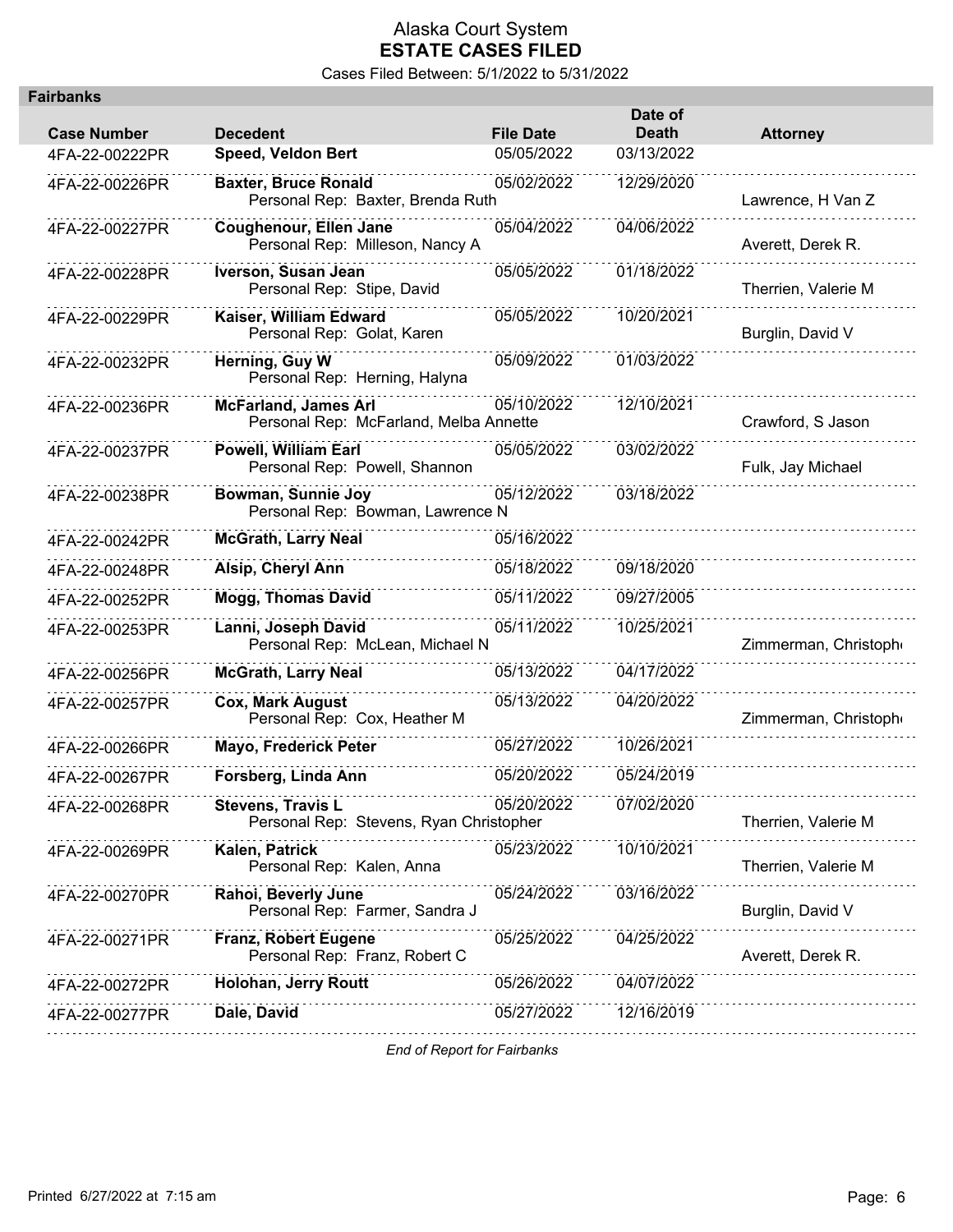| <b>Homer</b>                   |                                                                                                 |                  |              |                                    |
|--------------------------------|-------------------------------------------------------------------------------------------------|------------------|--------------|------------------------------------|
|                                |                                                                                                 |                  | Date of      |                                    |
| <b>Case Number</b>             | <b>Decedent</b>                                                                                 | <b>File Date</b> | <b>Death</b> | <b>Attorney</b>                    |
| 3HO-22-00020PR                 | <b>Walli. Marie Marie</b><br>Personal Rep: Sweeney, Adrienne<br>Personal Rep: Walli, Earling    | 05/09/2022       |              | Wolter, Lindsay<br>Wolter, Lindsay |
| 3HO-22-00021PR                 | <b>Walli, Ero Stephenson</b><br>Personal Rep: Sweeney, Adrienne<br>Personal Rep: Walli, Earling | 05/09/2022       |              | Wolter, Lindsay<br>Wolter, Lindsay |
| 3HO-22-00023PR                 | <b>Moore, Charles D</b><br>Personal Rep: Moore, Cynthia D                                       | 05/16/2022       |              |                                    |
| 3HO-22-00026PR                 | Dee, Freda Maxine<br>Personal Rep: Dee, Kermit Alan                                             | 05/26/2022       |              |                                    |
| 3HO-22-00029PR                 | <b>Baldwin, Irmgard Julianna</b>                                                                | 05/26/2022       | 04/09/2018   |                                    |
| <b>End of Report for Homer</b> |                                                                                                 |                  |              |                                    |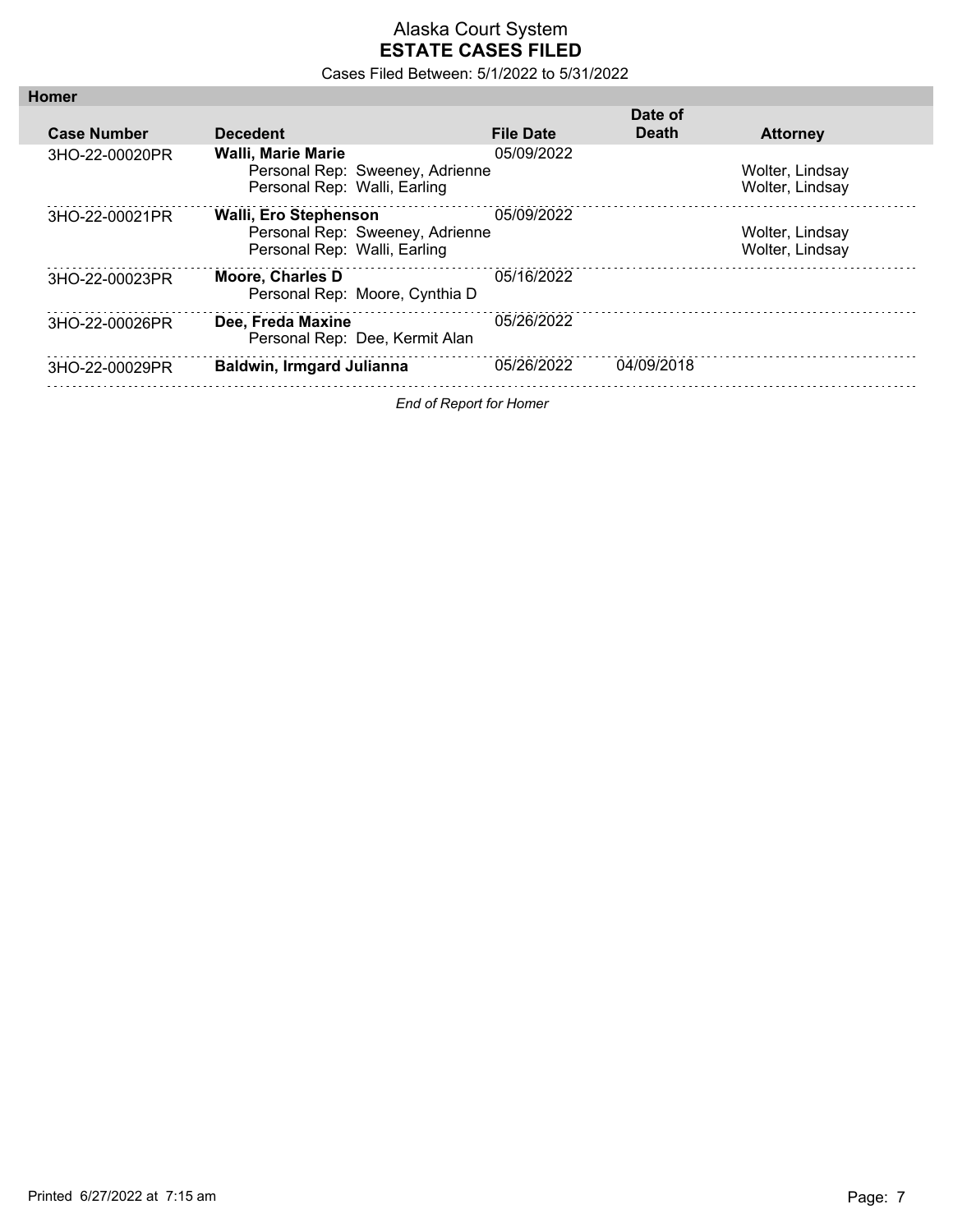Cases Filed Between: 5/1/2022 to 5/31/2022

| Juneau             |                            |                  |              |                 |
|--------------------|----------------------------|------------------|--------------|-----------------|
|                    |                            |                  | Date of      |                 |
| <b>Case Number</b> | <b>Decedent</b>            | <b>File Date</b> | <b>Death</b> | <b>Attorney</b> |
| 1.JU-22-00125PR    | Dau, Marian Bertha         | 05/02/2022       | 03/07/2022   |                 |
| 1JU-22-00126PR     | Thompson, Craig John       | 05/02/2022       | 02/22/2022   |                 |
| 1.JU-22-00128PR    | James, Ruth                | 05/05/2022       | 11/12/2021   |                 |
| 1.JU-22-00134PR    | <b>Paul. Herbert</b>       | 05/16/2022       | 04/24/2022   |                 |
| 1.JU-22-00135PR    | <b>Robbins, Harold Dee</b> | 05/18/2022       | 01/03/2022   |                 |
| 1.JU-22-00136PR    | Plummer, Gloria A          | 05/19/2022       | 03/20/2012   |                 |
| 1.JU-22-00139PR    | Dutson, Margaret           | 05/25/2022       | 08/11/2019   |                 |
| 1JU-22-00140PR     | <b>Modene, John Duane</b>  | 05/26/2022       |              |                 |

*End of Report for Juneau*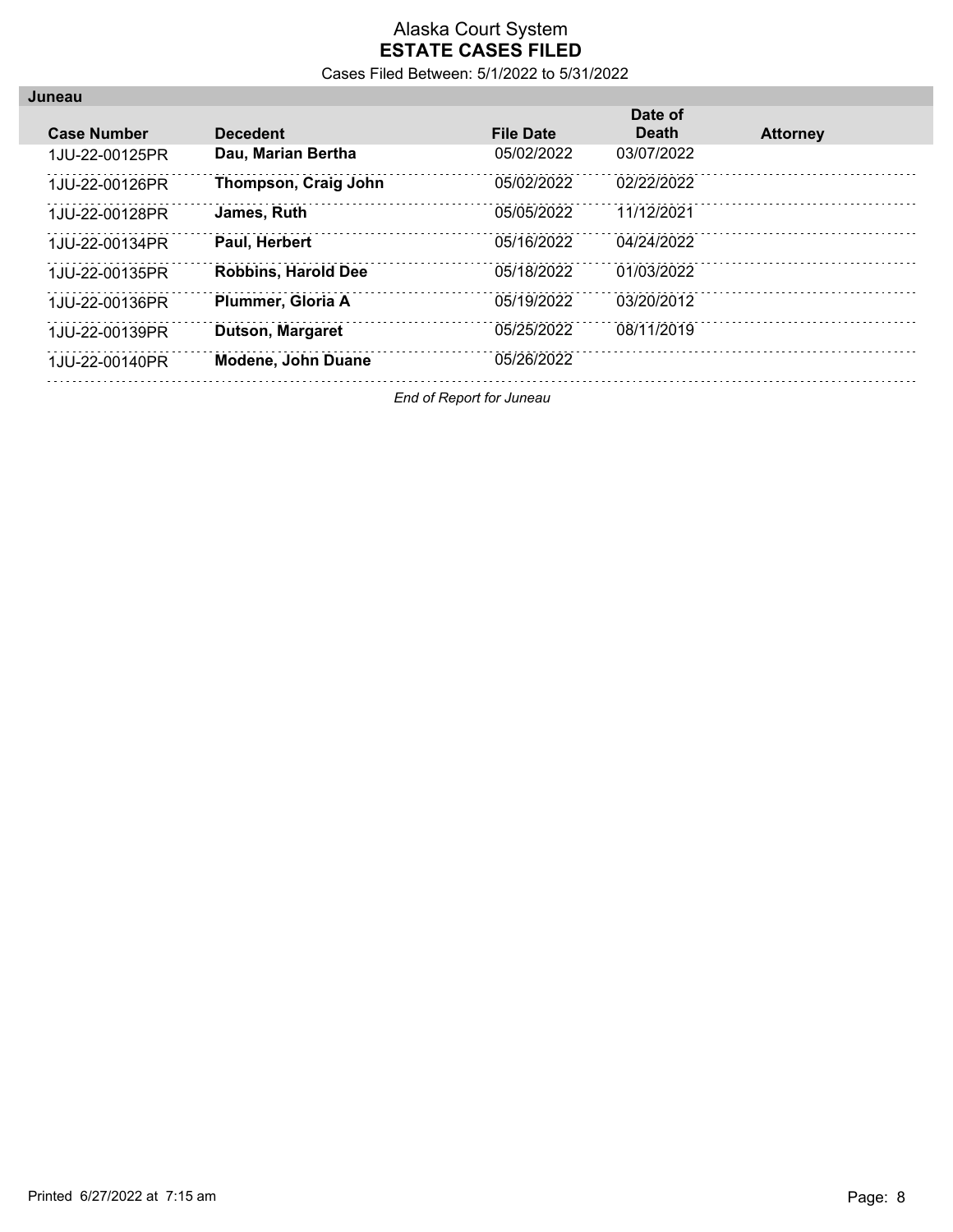| Kenai              |                                                                                                 |                  |                         |                                                      |
|--------------------|-------------------------------------------------------------------------------------------------|------------------|-------------------------|------------------------------------------------------|
| <b>Case Number</b> | <b>Decedent</b>                                                                                 | <b>File Date</b> | Date of<br><b>Death</b> | <b>Attorney</b>                                      |
| 3KN-22-00111PR     | <b>Lawson, Darrel Lawrence</b>                                                                  | 05/03/2022       | 03/04/2021              |                                                      |
| 3KN-22-00112PR     | Brown, James K<br>Personal Rep: Brown, Aaron Thomas                                             | 05/03/2022       | 04/12/2022              | Dolifka, Jeffrey Matthev                             |
| 3KN-22-00113PR     | <b>Phillips, James Edwin</b>                                                                    | 05/05/2022       | 05/31/2021              |                                                      |
| 3KN-22-00116PR     | <b>Falke, Donald R</b><br>Personal Rep: Turner, Cora                                            | 05/10/2022       | 01/15/2016              | Mery, Noah                                           |
| 3KN-22-00117PR     | <b>Petterson, Ronald</b><br>Personal Rep: Ortega, Casie                                         | 05/10/2022       | 04/08/2022              | Mery, Noah                                           |
| 3KN-22-00118PR     | <b>Preston, Robert B</b><br>Personal Rep: Preston, Ronald R<br>Personal Rep: Wescott, Rebecca S | 05/10/2022       | 03/07/2021              | Mery, Noah<br>Mery, Noah                             |
| 3KN-22-00121PR     | <b>Martin, Joanne Blair</b><br>Personal Rep: Martin, Jonathan Carrol                            | 05/13/2022       | 03/22/2022              | Dolifka, Jeffrey Matthev                             |
| 3KN-22-00123PR     | Giles, Gordon Elgin<br>Personal Rep: Giles, Carlena                                             | 05/13/2022       | 07/16/2021              | Mery, Noah                                           |
| 3KN-22-00124PR     | Limbocker, Kathleen Dawn<br>Personal Rep: Gardner, Irja                                         | 05/13/2022       | 03/26/2022              | Mery, Noah                                           |
| 3KN-22-00131PR     | Ackmann, Helga F E<br>Personal Rep: Ackmann, Daniel<br>Personal Rep: Ackmann, Tobias            | 05/23/2022       | 02/19/2022              | Dolifka, Jeffrey Matthev<br>Dolifka, Jeffrey Matthev |
| 3KN-22-00132PR     | <b>Powers, George Edward</b><br>Personal Rep: Powers, Janice Madsen                             | 05/23/2022       | 09/21/2012              | Dolifka, Jeffrey Matthev                             |
| 3KN-22-00135PR     | Ramberg, Linda L                                                                                | 05/31/2022       | 01/14/2022              |                                                      |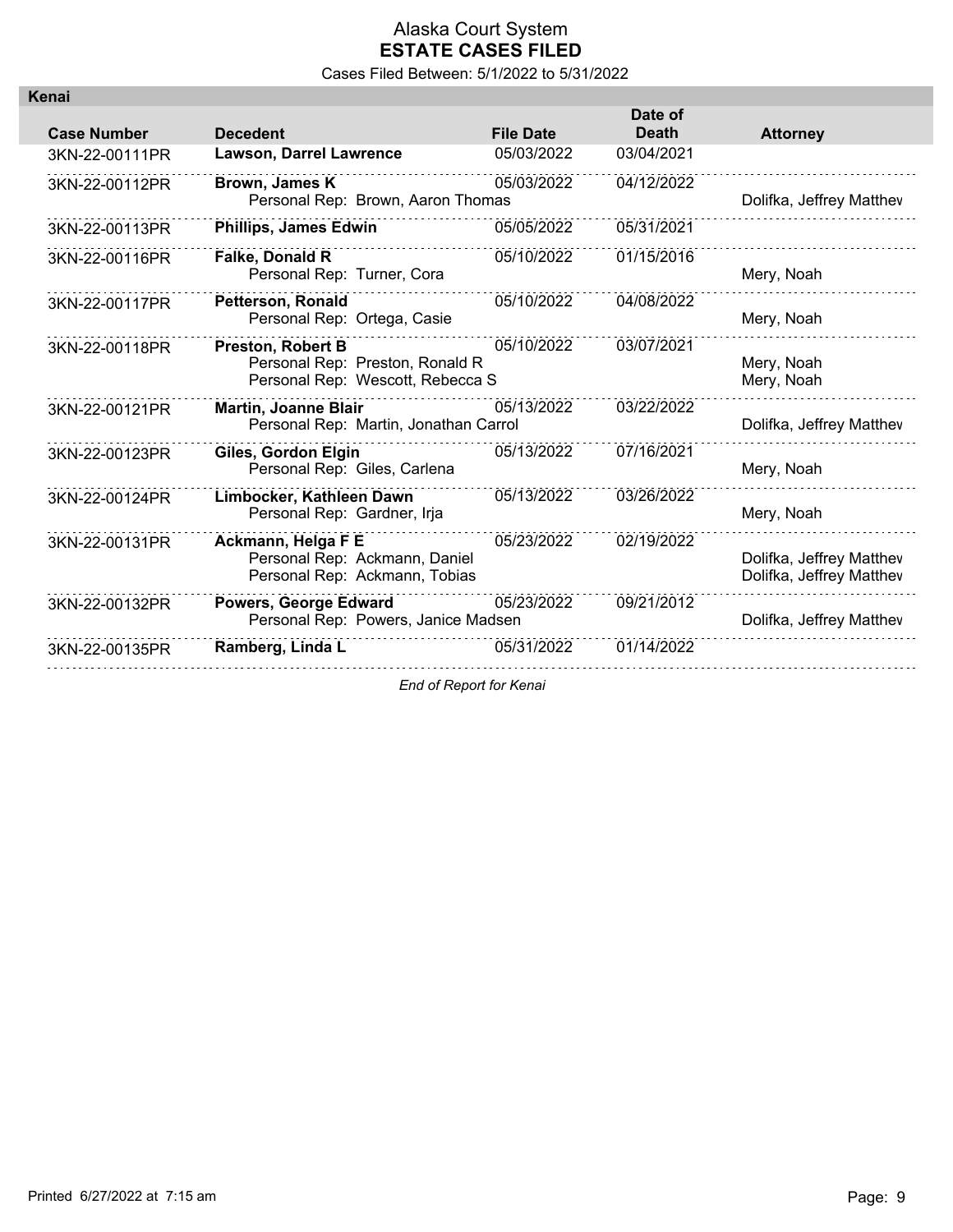Cases Filed Between: 5/1/2022 to 5/31/2022

|                    |                                                                |                  | Date of      |                        |
|--------------------|----------------------------------------------------------------|------------------|--------------|------------------------|
| <b>Case Number</b> | <b>Decedent</b>                                                | <b>File Date</b> | <b>Death</b> | <b>Attorney</b>        |
| 1KF-22-00079PR     | <b>Stephens, Robert Z</b>                                      | 05/04/2022       |              |                        |
| 1KF-22-00080PR     | <b>Vick. Rolf M</b><br>Personal Rep: Sasser, Michael           | 05/12/2022       |              | Heiser. Michael P      |
| 1KF-22-00083PR     | <b>Haynes, Gary Lin</b><br>Personal Rep: Haynes, Elizabeth Ann | 05/17/2022       | 12/02/2021   | Currall, Nathaniel S   |
| 1KF-22-00085PR     | <b>Ralph, Richard Earl</b><br>Personal Rep: Ralph, Aza Gregory | 05/23/2022       |              |                        |
| 1KF-22-00087PR     | Murray, Gary D<br>Personal Rep: Murray, Stephen                | 05/26/2022       | 12/08/2014   | Brandt-Erichsen, Scott |

*End of Report for Ketchikan*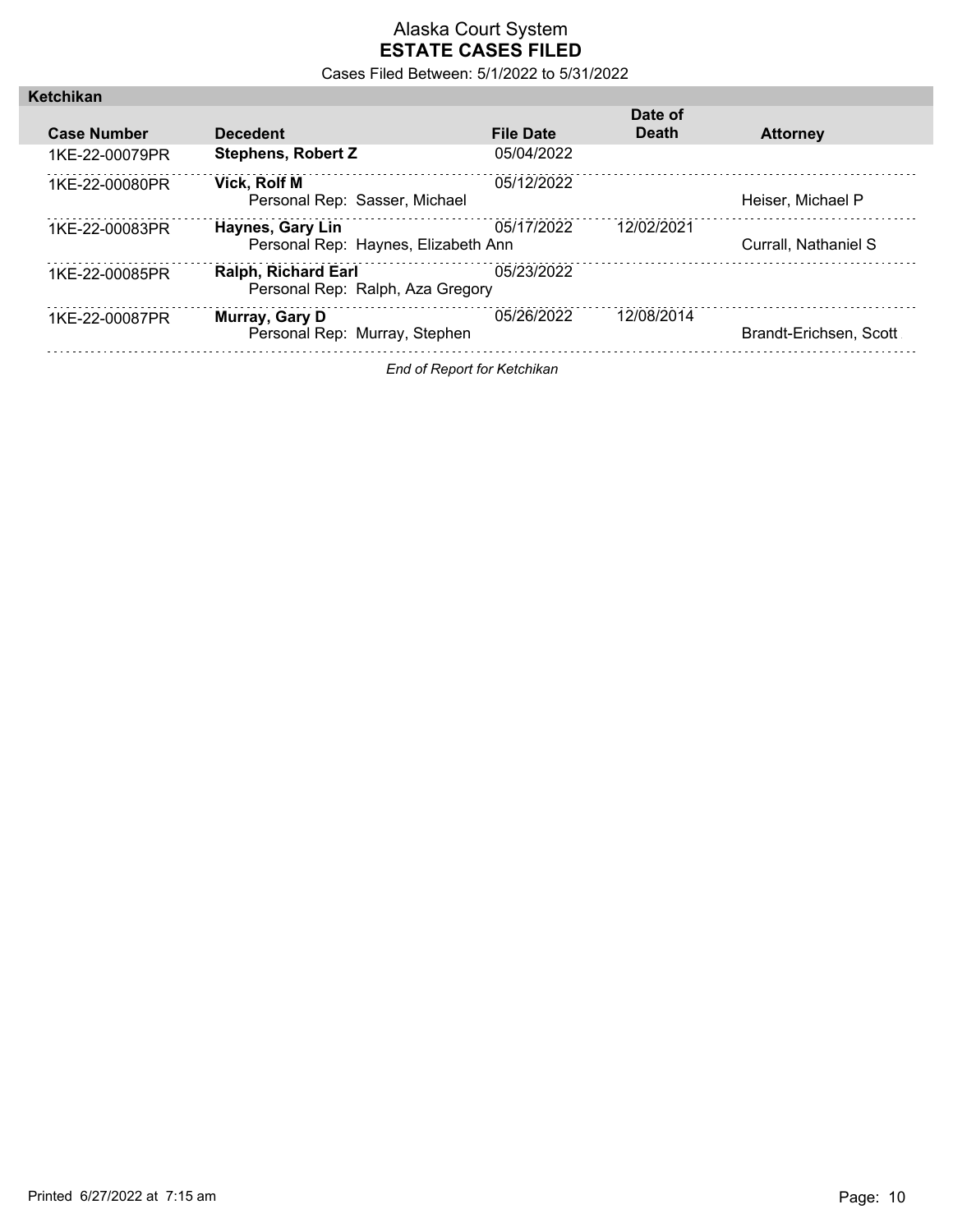Cases Filed Between: 5/1/2022 to 5/31/2022

| <b>ƙodiak</b>      |                            |                  |              |                 |
|--------------------|----------------------------|------------------|--------------|-----------------|
|                    |                            |                  | Date of      |                 |
| <b>Case Number</b> | <b>Decedent</b>            | <b>File Date</b> | <b>Death</b> | <b>Attorney</b> |
| 3KO-22-00034PR     | Perkins, Karen Ann         | 05/06/2022       | 03/24/2019   |                 |
| 3KO-22-00035PR     | <b>Oswalt, Reed Edward</b> | 05/06/2022       | 12/31/2021   |                 |
| 3KO-22-00037PR     | Amundson, Joann Darlene    | 05/24/2022       | 04/06/2022   |                 |
|                    |                            |                  |              |                 |

*End of Report for Kodiak*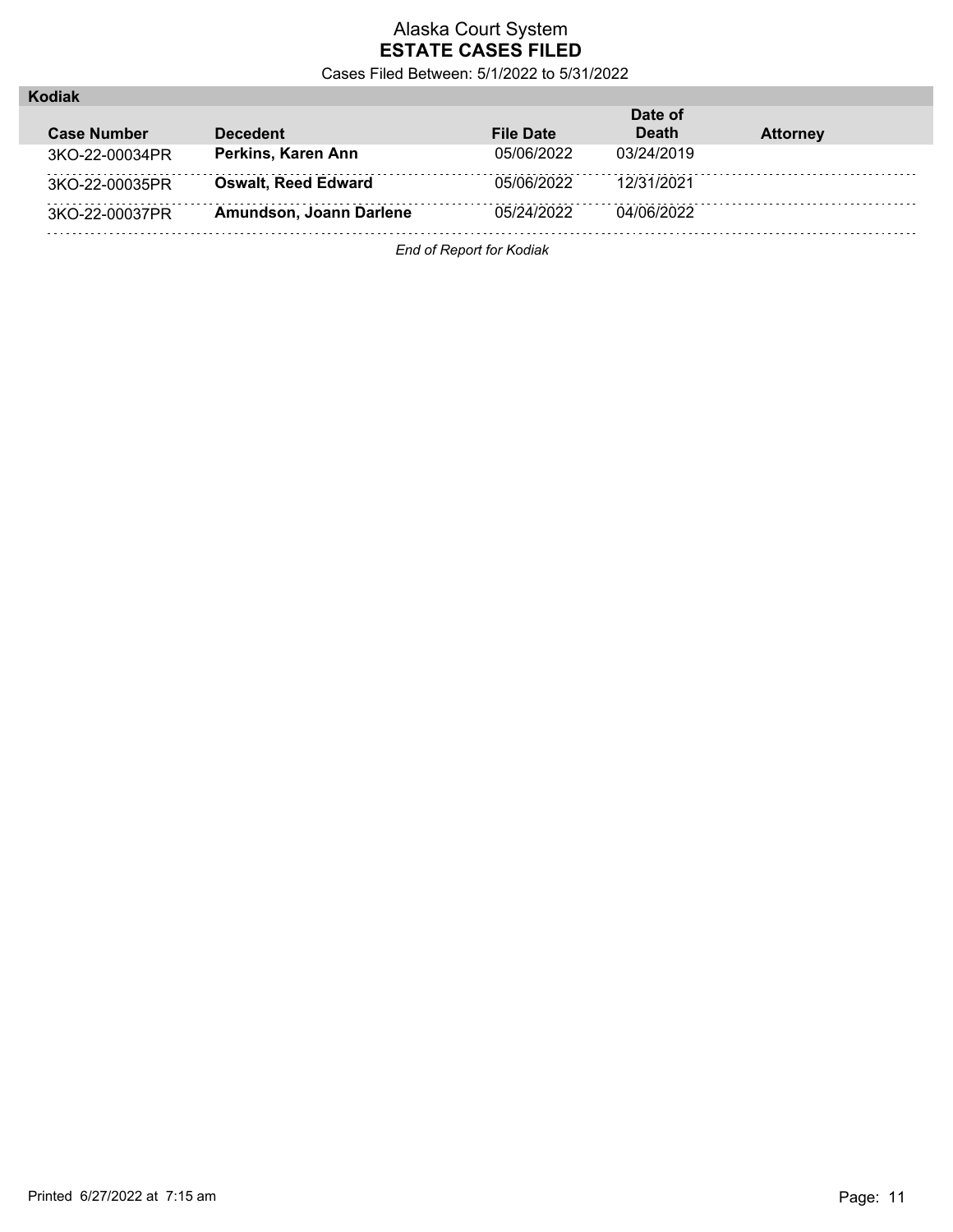Cases Filed Between: 5/1/2022 to 5/31/2022

| <b>Nome</b>        |                          |                  |         |                 |
|--------------------|--------------------------|------------------|---------|-----------------|
|                    |                          |                  | Date of |                 |
| <b>Case Number</b> | <b>Decedent</b>          | <b>File Date</b> | Death   | <b>Attorney</b> |
| 2NO-22-00034PR     | <b>Ercolino, Gabriel</b> | 05/16/2022       |         |                 |
|                    |                          |                  |         |                 |

*End of Report for Nome*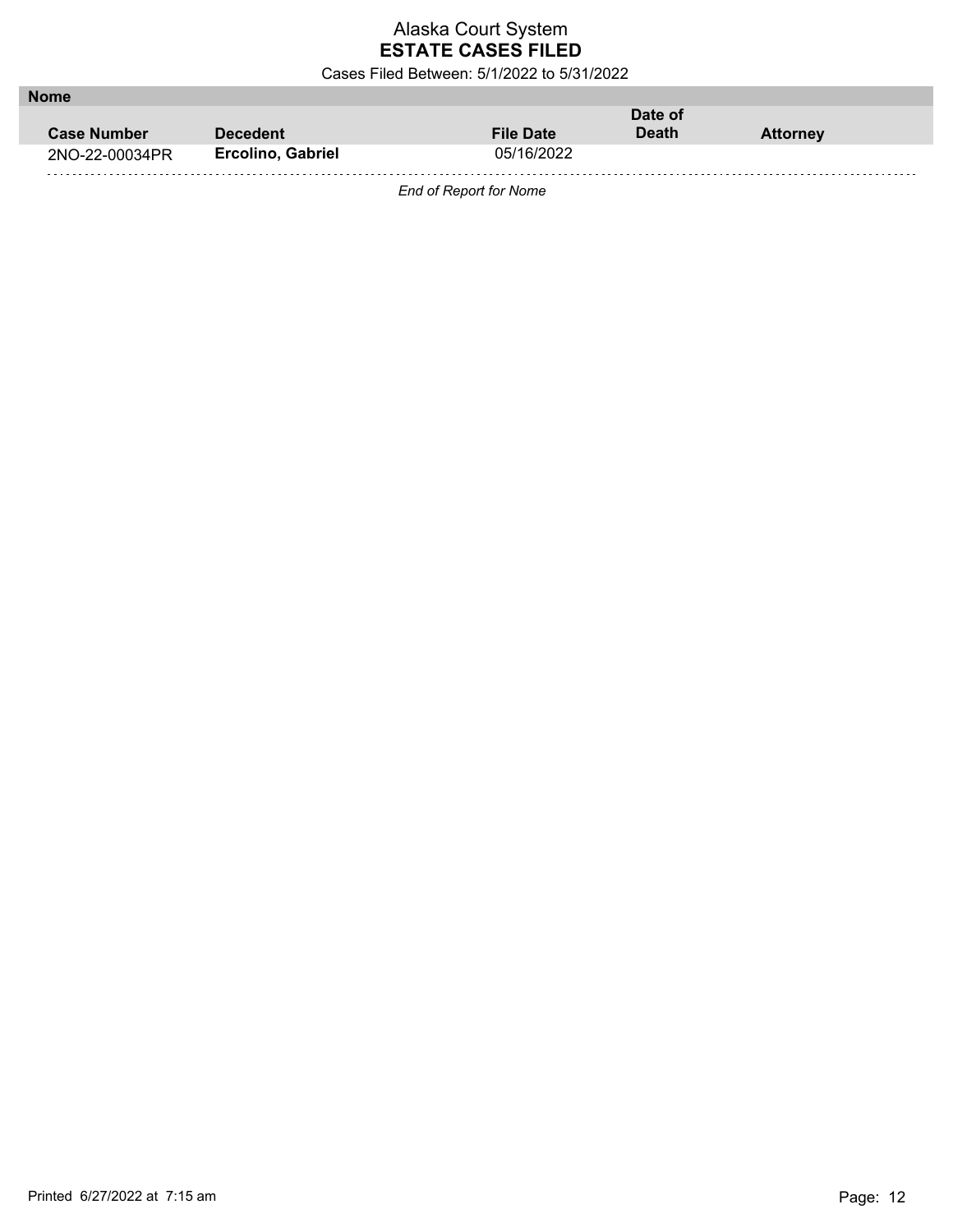Cases Filed Between: 5/1/2022 to 5/31/2022

| <b>Palmer</b>      |                                                                                                 |                  |                         |                 |
|--------------------|-------------------------------------------------------------------------------------------------|------------------|-------------------------|-----------------|
| <b>Case Number</b> | <b>Decedent</b>                                                                                 | <b>File Date</b> | Date of<br><b>Death</b> | <b>Attorney</b> |
| 3PA-22-00346PR     | Chase, Dennis C<br>Personal Rep: Chase, Bryan                                                   | 05/02/2022       |                         |                 |
| 3PA-22-00361PR     | Minnick, John                                                                                   | 05/09/2022       | 03/14/2022              |                 |
| 3PA-22-00364PR     | Goodrich, June<br>Personal Rep: Goodrich, Brandon                                               | 05/10/2022       |                         |                 |
| 3PA-22-00369PR     | Vanlandingham, Aryah Jodi Mauree                                                                | 05/11/2022       | 03/13/2021              |                 |
| 3PA-22-00371PR     | Brady, Laura E                                                                                  | 05/13/2022       | 01/16/2022              |                 |
| 3PA-22-00376PR     | <b>Bucklin, Keith Martin</b><br>Personal Rep: Bucklin, Gary                                     | 05/16/2022       | 03/23/2022              |                 |
| 3PA-22-00380PR     | Lohmann, Eric Herbert<br>Personal Rep: Lohmann, Roger Eric                                      | 05/17/2022       | 03/17/2022              |                 |
| 3PA-22-00381PR     | <b>Evans, Donald Ray</b>                                                                        | 05/17/2022       | 10/02/2020              |                 |
| 3PA-22-00384PR     | <b>Vincent, Philip Clyde</b><br>Personal Rep: Vincent, Mark                                     | 05/19/2022       | 04/04/2022              |                 |
| 3PA-22-00385PR     | Morehouse, Rex Lee                                                                              | 05/19/2022       | 04/18/2022              |                 |
| 3PA-22-00388PR     | Giordano, James J                                                                               | 05/02/2022       | 03/20/2022              |                 |
| 3PA-22-00395PR     | Jaskuloski, Donna Marie                                                                         | 05/02/2022       | 01/12/2022              |                 |
| 3PA-22-00411PR     | Ockerlander, Robert Earl                                                                        | 05/26/2022       |                         |                 |
| 3PA-22-00414PR     | <b>Fine, Lavern Marie</b>                                                                       | 05/02/2022       | 01/10/2018              |                 |
| 3PA-22-00415PR     | Patton, Debra Kay                                                                               | 05/03/2022       | 01/09/2021              |                 |
| 3PA-22-00416PR     | <b>Heathcock, Judith Kay</b><br>Personal Rep: Edmiston, Caroline M                              | 05/06/2022       |                         |                 |
| 3PA-22-00419PR     | Soltis, James Lee<br>Personal Rep: Soltis, Louise K                                             | 05/17/2022       | 03/11/2022              |                 |
| 3PA-22-00426PR     | Eblen, Glenna Jill                                                                              | 05/31/2022       | 02/06/2022              |                 |
| 3PA-22-00427PR     | Kamholz, Gordon F<br>Personal Rep: Smith, Debra L                                               | 05/31/2022       | 05/24/2022              |                 |
| 3PA-22-00428PR     | Landaal, Barbara Ann<br>Personal Rep: Landaal, Terry Edward<br>Personal Rep: Marhenke, Robert S | 05/31/2022       |                         |                 |
| 3PA-22-00442PR     | Marshall, Norma N<br>Personal Rep: Marshall, Kurt J                                             | 05/24/2022       | 03/13/2022              |                 |
|                    |                                                                                                 |                  |                         |                 |

*End of Report for Palmer*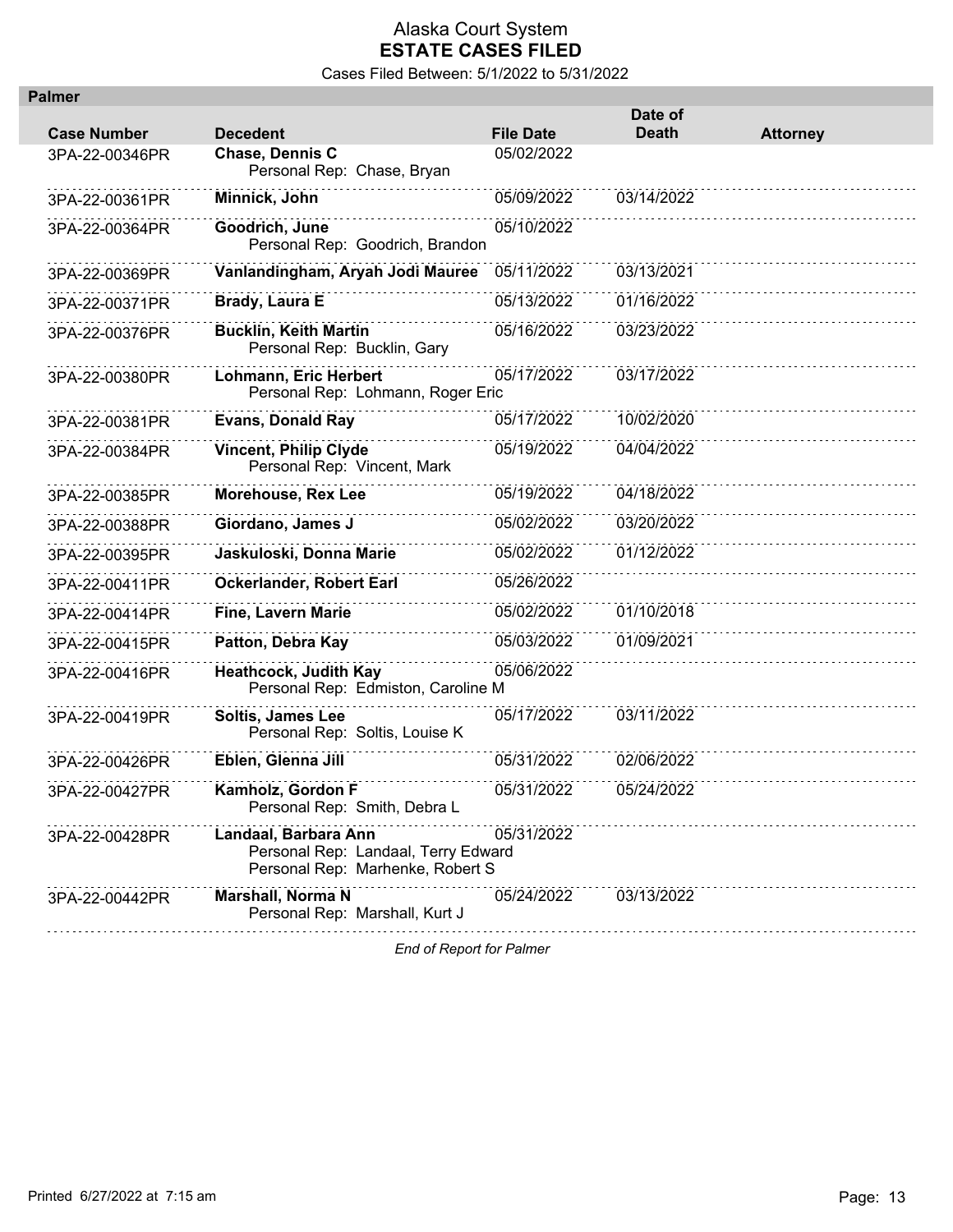Cases Filed Between: 5/1/2022 to 5/31/2022

| Petersburg         |                   |                  |              |                 |  |
|--------------------|-------------------|------------------|--------------|-----------------|--|
|                    |                   |                  | Date of      |                 |  |
| <b>Case Number</b> | <b>Decedent</b>   | <b>File Date</b> | <b>Death</b> | <b>Attorney</b> |  |
| 1PE-22-00013PR     | Norheim, Patricia | 05/09/2022       | 03/07/2022   |                 |  |
|                    |                   |                  |              |                 |  |

*End of Report for Petersburg*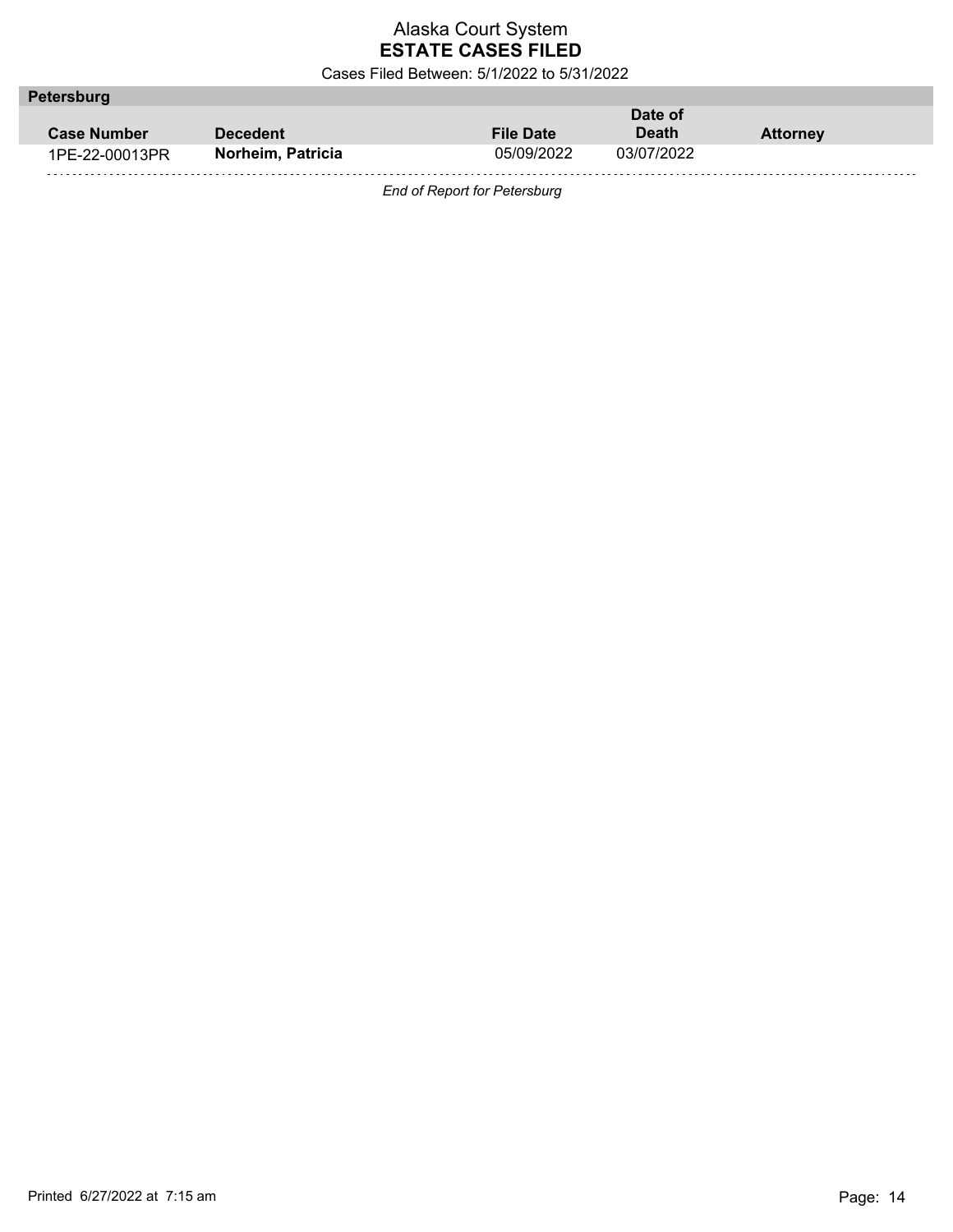Cases Filed Between: 5/1/2022 to 5/31/2022

| <b>Prince of Wales</b> |                         |                  |              |                 |  |
|------------------------|-------------------------|------------------|--------------|-----------------|--|
|                        |                         |                  | Date of      |                 |  |
| <b>Case Number</b>     | <b>Decedent</b>         | <b>File Date</b> | <b>Death</b> | <b>Attorney</b> |  |
| 1PW-22-00009PR         | <b>Blakely, William</b> | 05/12/2022       | 02/05/2022   |                 |  |
|                        |                         |                  |              |                 |  |

*End of Report for Prince of Wales*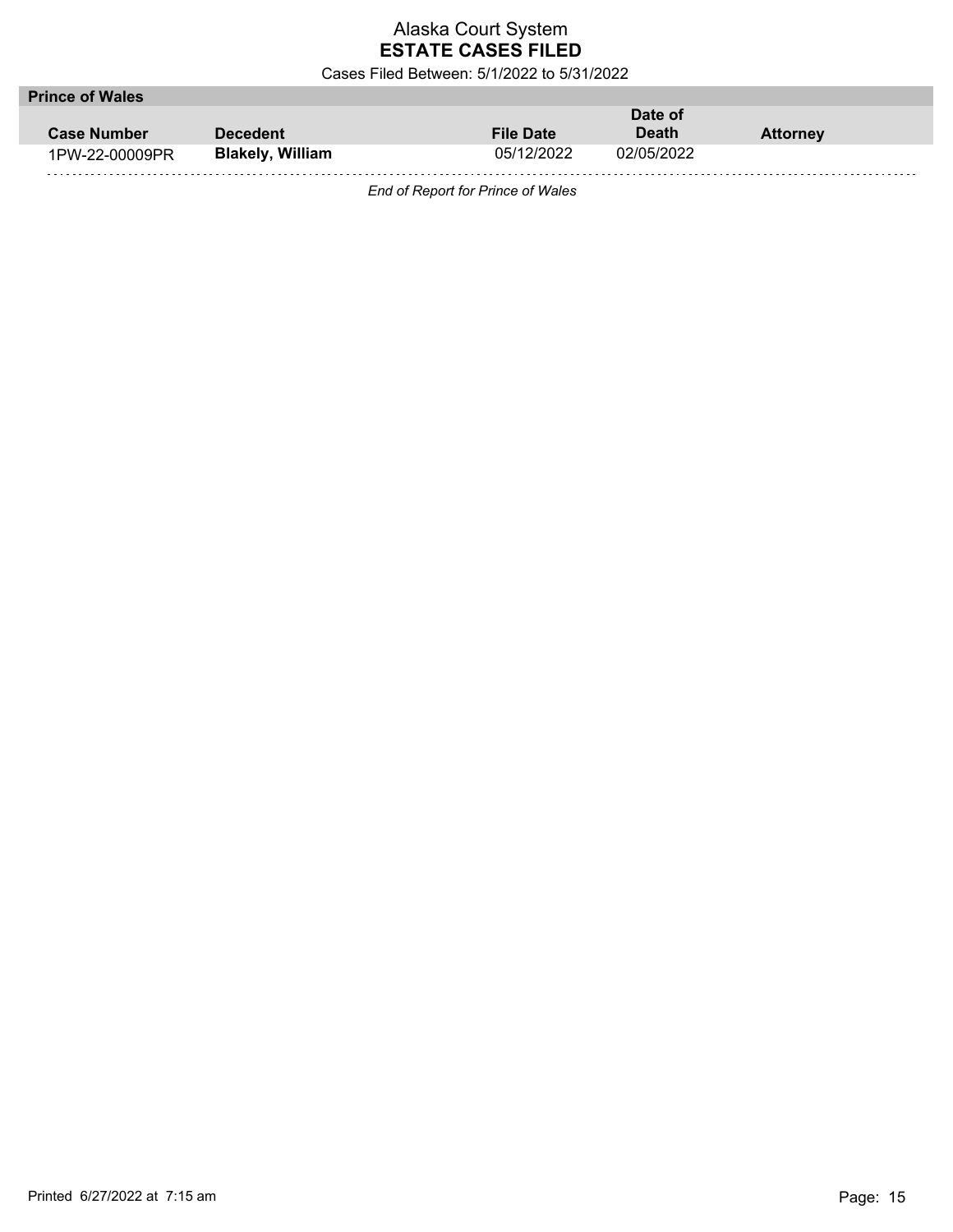Cases Filed Between: 5/1/2022 to 5/31/2022

| Tok                |                   |                  |              |                 |
|--------------------|-------------------|------------------|--------------|-----------------|
|                    |                   | Date of          |              |                 |
| <b>Case Number</b> | Decedent          | <b>File Date</b> | <b>Death</b> | <b>Attorney</b> |
| 4TO-22-00003PR     | Kuth, Sandra Ruth | 05/25/2022       |              |                 |
|                    |                   |                  |              |                 |

*End of Report for Tok*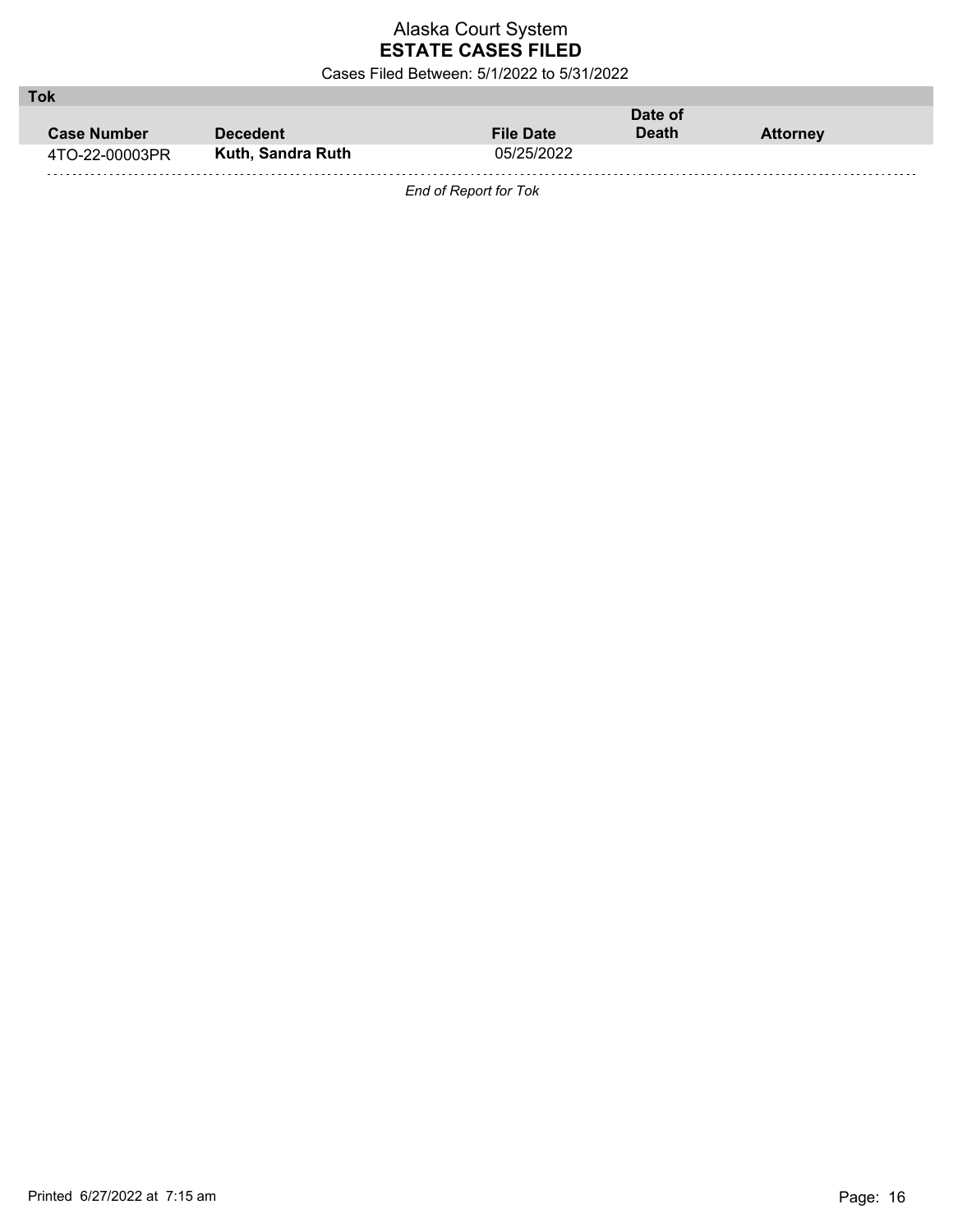Cases Filed Between: 5/1/2022 to 5/31/2022

| <b>Utgiagvik</b>   |                 |                  |              |                 |  |
|--------------------|-----------------|------------------|--------------|-----------------|--|
|                    |                 |                  | Date of      |                 |  |
| <b>Case Number</b> | <b>Decedent</b> | <b>File Date</b> | <b>Death</b> | <b>Attorney</b> |  |
| 2BA-22-00037PR     | Aiken, Robert   | 05/23/2022       | 03/19/2003   |                 |  |
| 2BA-22-00038PR     | Aiken, Martha N | 05/23/2022       |              |                 |  |
|                    |                 |                  |              |                 |  |

*End of Report for Utqiagvik*